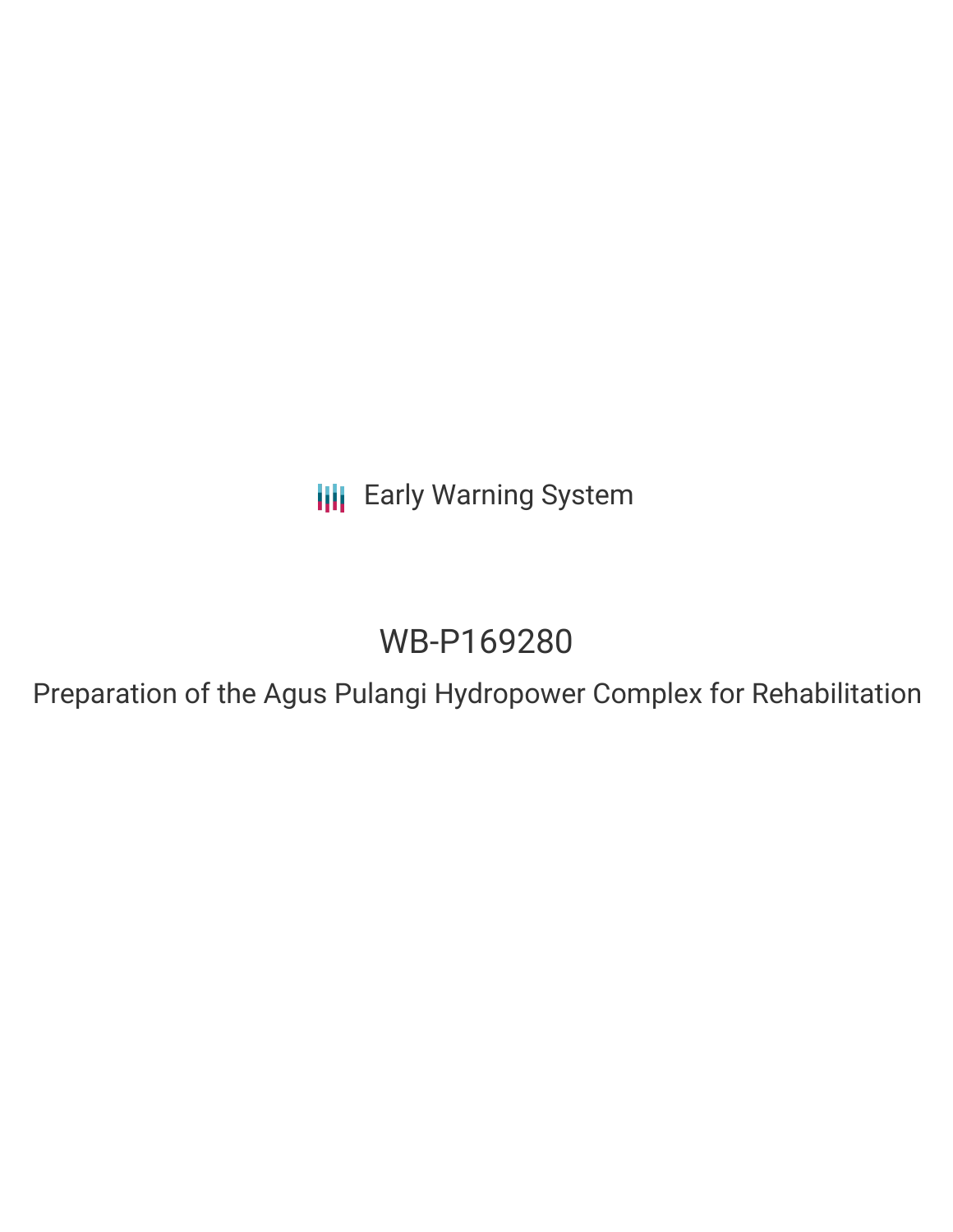

## Early Warning System Preparation of the Agus Pulangi Hydropower Complex for Rehabilitation

#### **Quick Facts**

| <b>Countries</b>               | Philippines                   |
|--------------------------------|-------------------------------|
| <b>Financial Institutions</b>  | World Bank (WB)               |
| <b>Status</b>                  | Proposed                      |
| <b>Bank Risk Rating</b>        | B                             |
| <b>Borrower</b>                | Government of the Philippines |
| <b>Sectors</b>                 | Energy                        |
| <b>Investment Type(s)</b>      | Loan                          |
| <b>Investment Amount (USD)</b> | $$0.70$ million               |
| <b>Loan Amount (USD)</b>       | \$0.70 million                |
| <b>Project Cost (USD)</b>      | \$0.70 million                |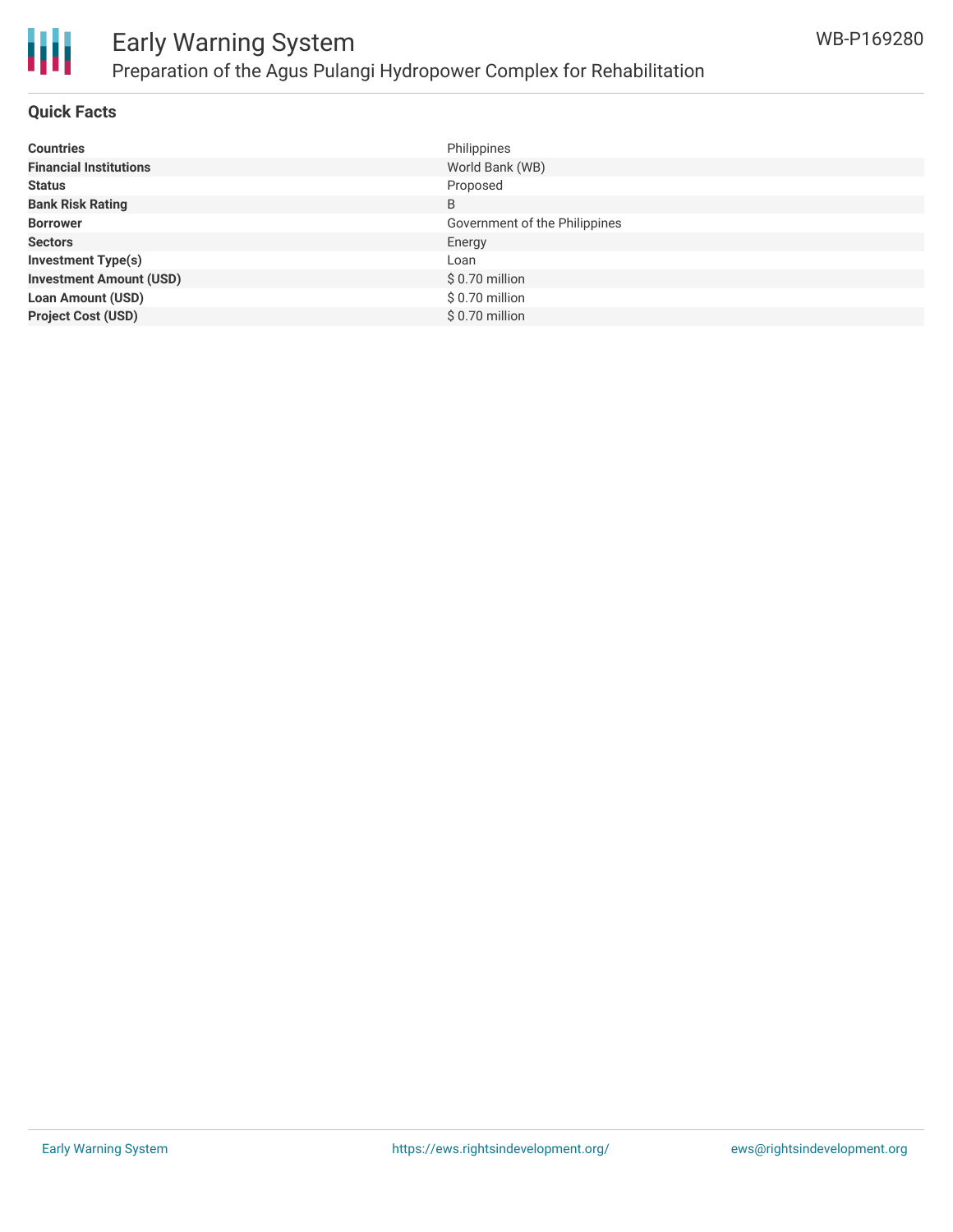

#### **Project Description**

According to bank documents, the project aims to support the National Power Corporation in preparing the Agus-Pulangi Hydropower Complex for rehabilitation, including feasibility study, tender design, technical specifications and bidding documents.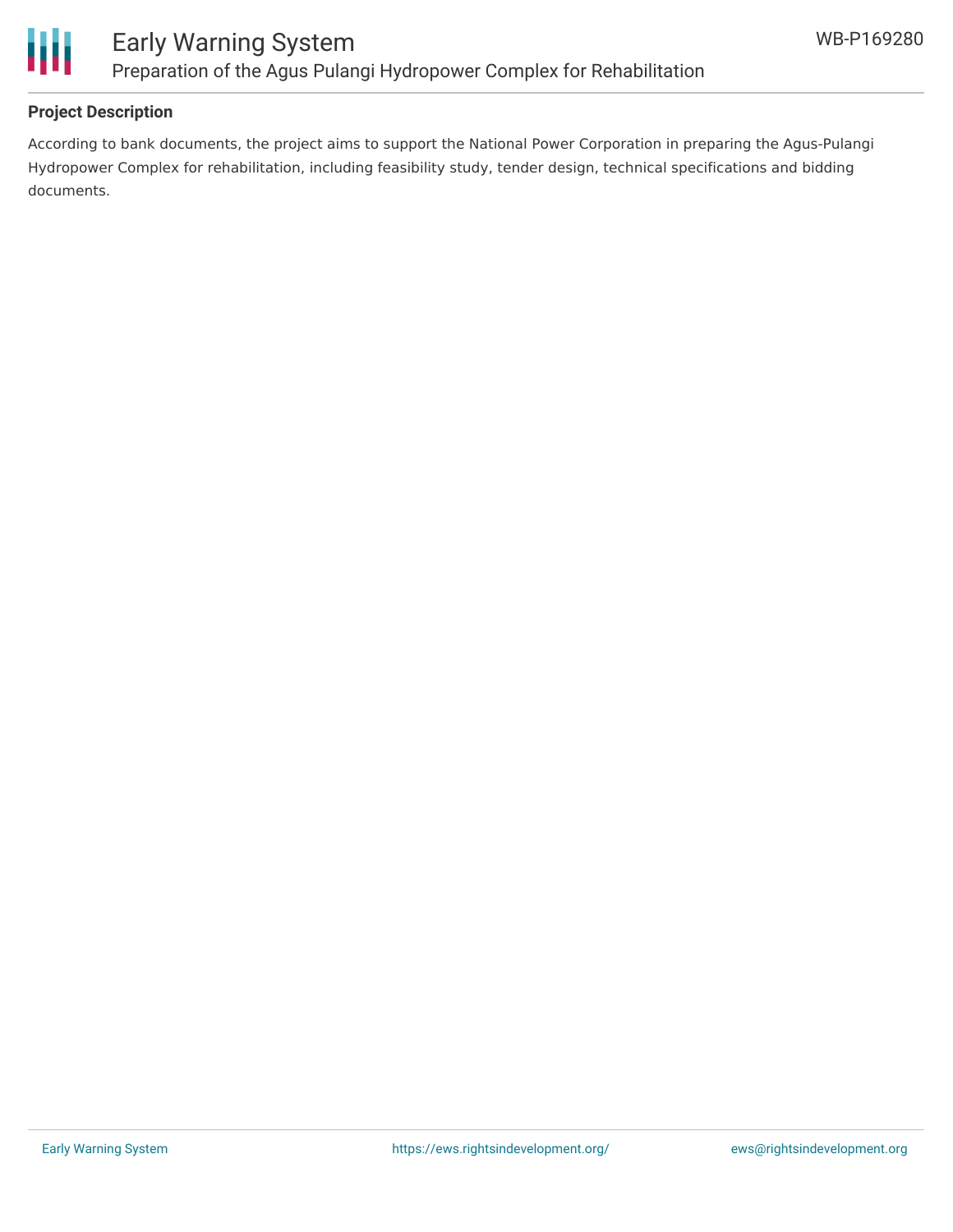

### Early Warning System Preparation of the Agus Pulangi Hydropower Complex for Rehabilitation

#### **Investment Description**

World Bank (WB)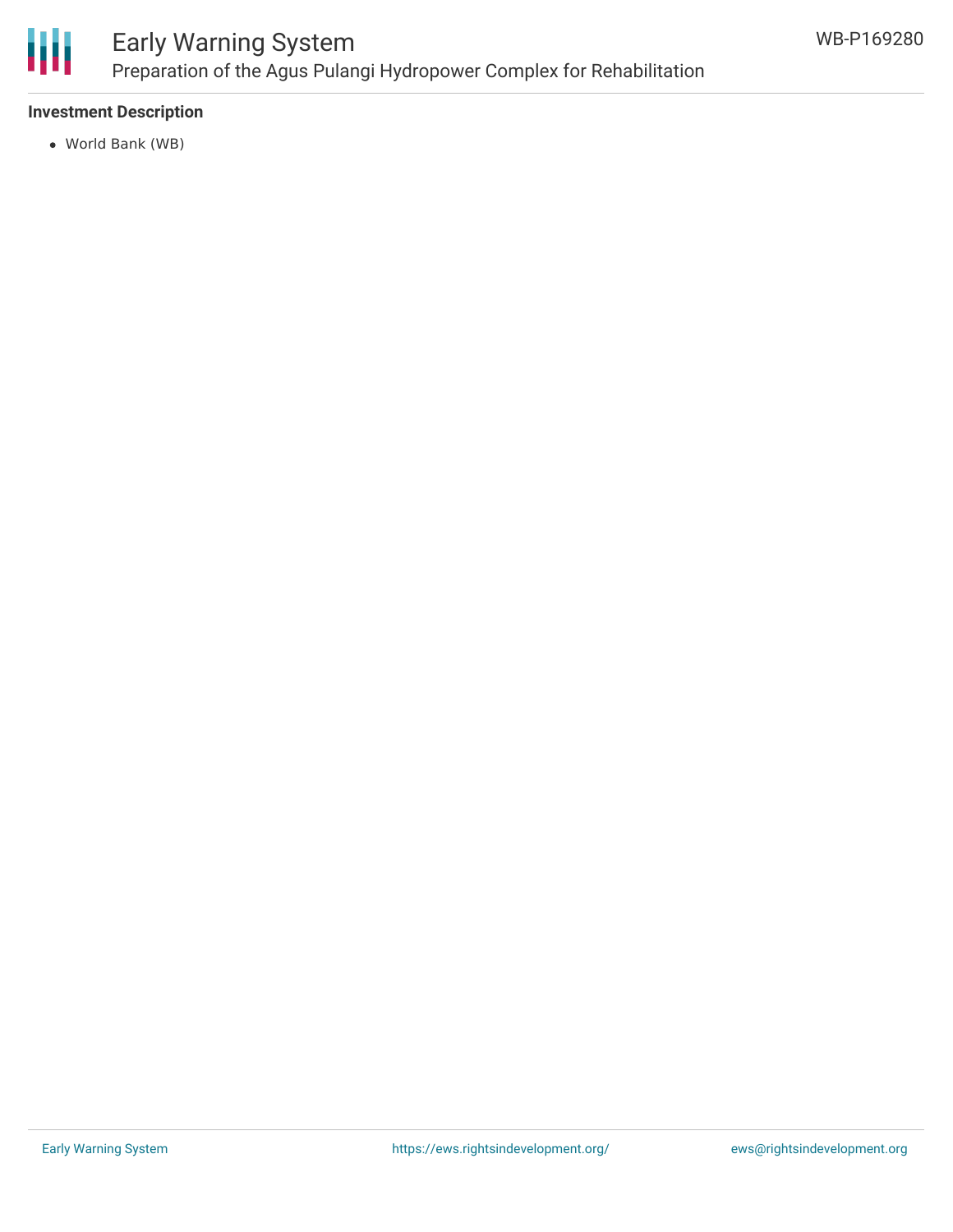

#### **Contact Information**

Implementing Agency: National Power Corporation

Pio Benavidez, President

Email Address: [pjbenavidez@napocor.gov.ph](mailto:pjbenavidez@napocor.gov.ph)

#### **ACCOUNTABILITY MECHANISM OF WORLD BANK**

The World Bank Inspection Panel is the independent complaint mechanism and fact-finding body for people who believe they are likely to be, or have been, adversely affected by a World Bank-financed project. If you submit a complaint to the Inspection Panel, they may investigate to assess whether the World Bank is following its own policies and procedures for preventing harm to people or the environment. You can contact the Inspection Panel or submit a complaint by emailing ipanel@worldbank.org. You can learn more about the Inspection Panel and how to file a complaint at: http://ewebapps.worldbank.org/apps/ip/Pages/Home.aspx.